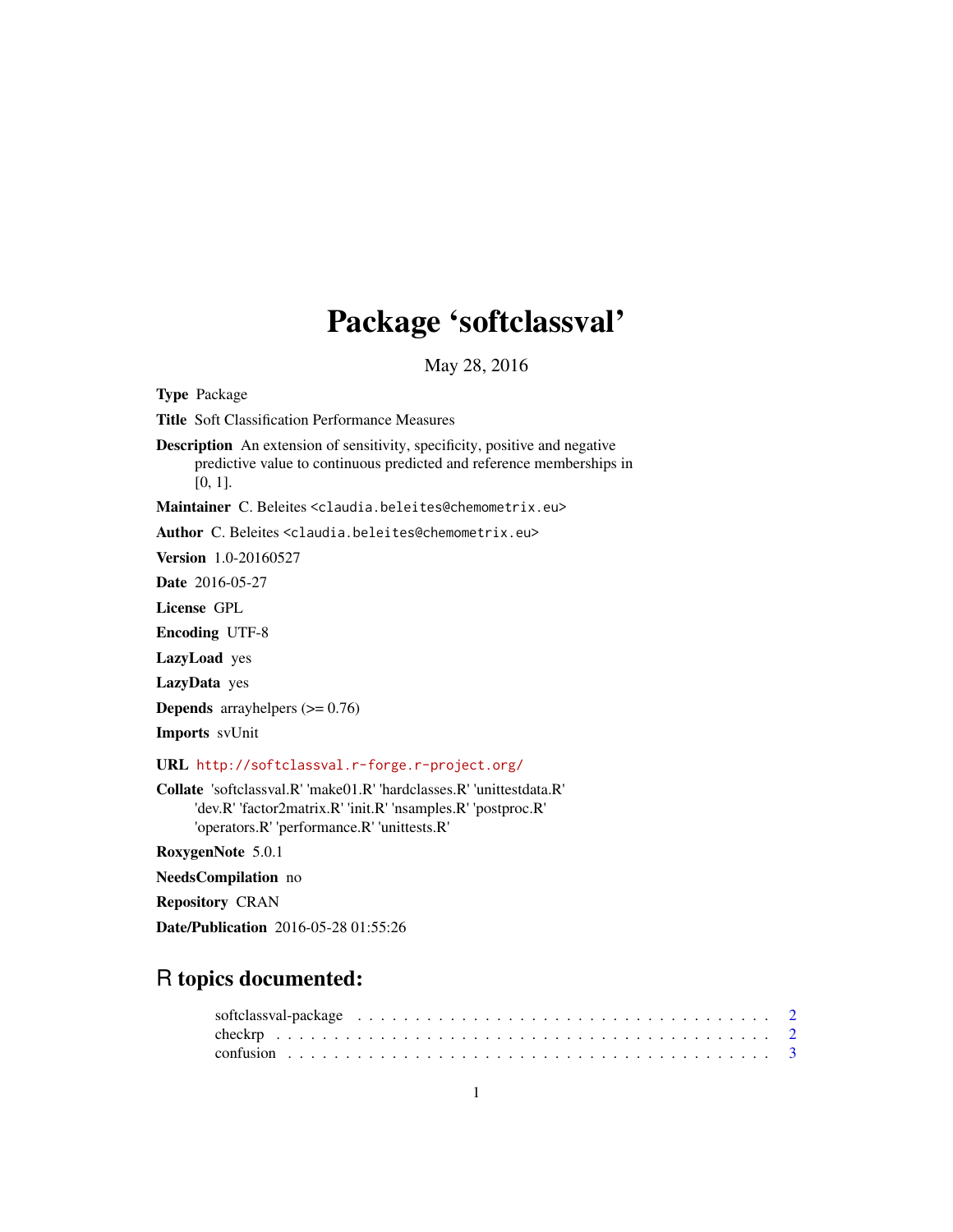#### <span id="page-1-0"></span>2 checkrp check-particle in the checkrp checkrp checkrp checkrp checkrp checkrp checkrp checkrp check-particle in  $\mathcal{L}$

| Index | 14 |
|-------|----|
|       |    |
|       |    |
|       |    |
|       |    |
|       |    |
|       |    |
|       |    |

softclassval-package *Soft classification performance measures*

## Description

Extension of sensitivity, specificity, positive and negative predictive value to continuous predicted and reference memberships in [0, 1].

#### Author(s)

C. Beleites

checkrp *Input checks and reference preparation for performance calculation*

# Description

Checks whether r and p are valid reference and predictions. If p is a multiple of r, recycles r to the size and shape of p. If r has additional length 1 dimensions (usually because dimensions were dropped from p), it is shortend to the shape of p.

#### Usage

checkrp(r, p)

#### Arguments

|   | reference  |
|---|------------|
| p | prediction |

#### Details

In addition, any NAs in p are transferred to r so that these samples are excluded from counting in [nsamples](#page-8-1).

checkrp is automatically called by the performance functions, but doing so beforehand and then setting .checked = TRUE can save time when several performance measures are to be calculated on the same results.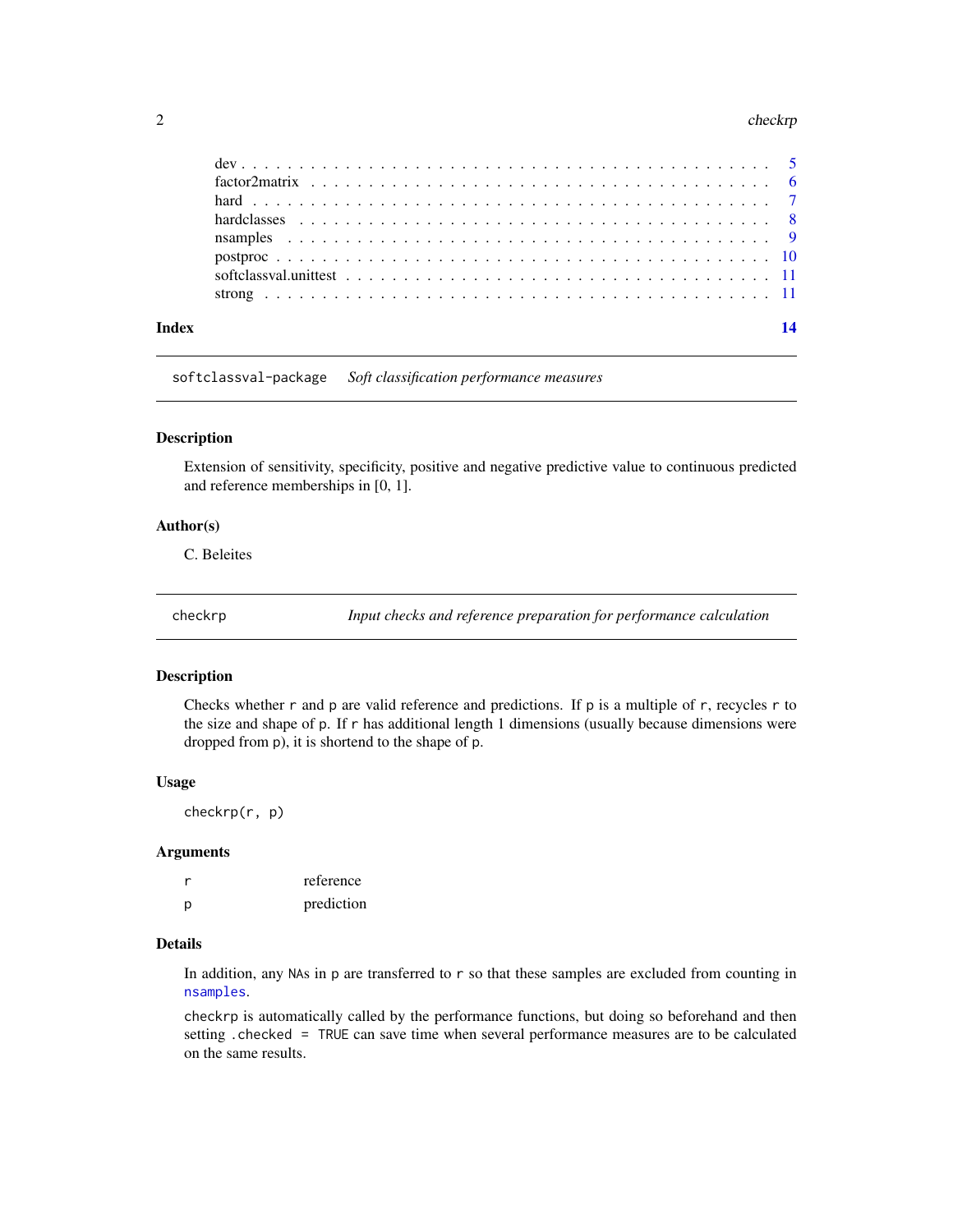#### <span id="page-2-0"></span>confusion 3

# Value

r, possibly recycled to length of p or with dimensions shortened to p.

#### Author(s)

Claudia Beleites

#### Examples

```
ref <- softclassval:::ref
ref
pred <- softclassval:::pred
pred
ref \leq checkrp (r = ref, p = pred)
sens (r = ref, p = pred, .checked = TRUE)
```
confusion *Performance calculation for soft classification*

#### <span id="page-2-1"></span>Description

These performance measures can be used with prediction and reference being continuous class memberships in [0, 1].

Calculate the soft confusion matrix

#### Usage

```
confusion(r = stop("missing reference"), p = stop("missing), p = stop("missing prediction"),groups = NULL, operator = "prd", drop = FALSE, .checked = FALSE)
confmat(r = stop("missing reference"), p = stop("missing prediction"), ...)sens(r = stop("missing reference"), p = stop("missing prediction"),groups = NULL, operator = "prd", op.dev = dev(match.fun(operator)),
  op.postproc = postproc(match.fun(operator)), eps = 1e-08, drop = FALSE,
  .checked = FALSE)
spec(r = stop("missing reference"), p = stop("missing prediction"), ...)ppv(r = stop("missing reference"), p = stop("missing prediction"), ...,.checked = FALSE)
npv(r = stop("missing reference"), p = stop("missing prediction"), ...,.checked = FALSE)
```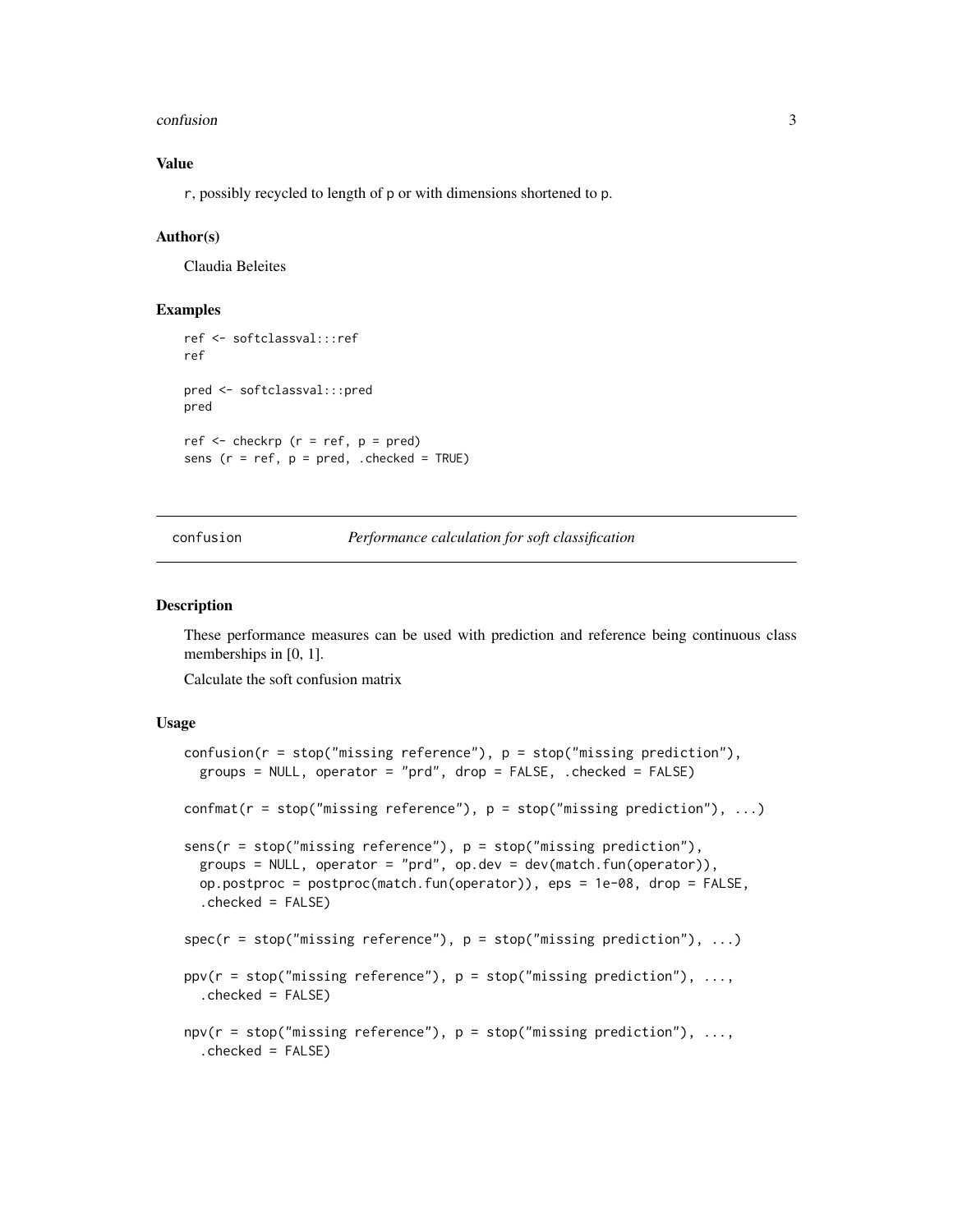# <span id="page-3-0"></span>Arguments

| r           | vector, matrix, or array with reference.                                                                                                                      |
|-------------|---------------------------------------------------------------------------------------------------------------------------------------------------------------|
| p           | vector, matrix, or array with predictions                                                                                                                     |
| groups      | grouping variable for the averaging by rowsum. If NULL, all samples (rows) are<br>averaged.                                                                   |
| operator    | the operators to be used                                                                                                                                      |
| drop        | should the results possibly be returned as vector instead of 1d array? (Note that<br>levels of groups are never dropped, you need to do that e.g. by factor.) |
| .checked    | for internal use: the inputs are guaranteed to be of same size and shape. If TRUE,<br>confusion omits input checking                                          |
| $\ddotsc$   | handed to sens                                                                                                                                                |
| op.dev      | does the operator measure deviation?                                                                                                                          |
| op.postproc | if a post-processing function is needed after averaging, it can be given here. See<br>the example.                                                            |
| eps         | limit below which denominator is considered 0                                                                                                                 |
|             |                                                                                                                                                               |

## Details

The rows of r and p are considered the samples, columns will usually hold the classes, and further dimensions are preserved but ignored.

r must have the same number of rows and columns as p, all other dimensions may be filled by recycling.

spec, ppv, and npv use the symmetry between the performance measures as described in the article and call sens.

# Value

numeric of size (ngroups x dim (p)  $[-1]$ ) with the respective performance measure

# Author(s)

Claudia Beleites

# References

see the literature in citation ("softclassval")

# See Also

Operators: [prd](#page-10-1)

For the complete confusion matrix, [confmat](#page-2-1)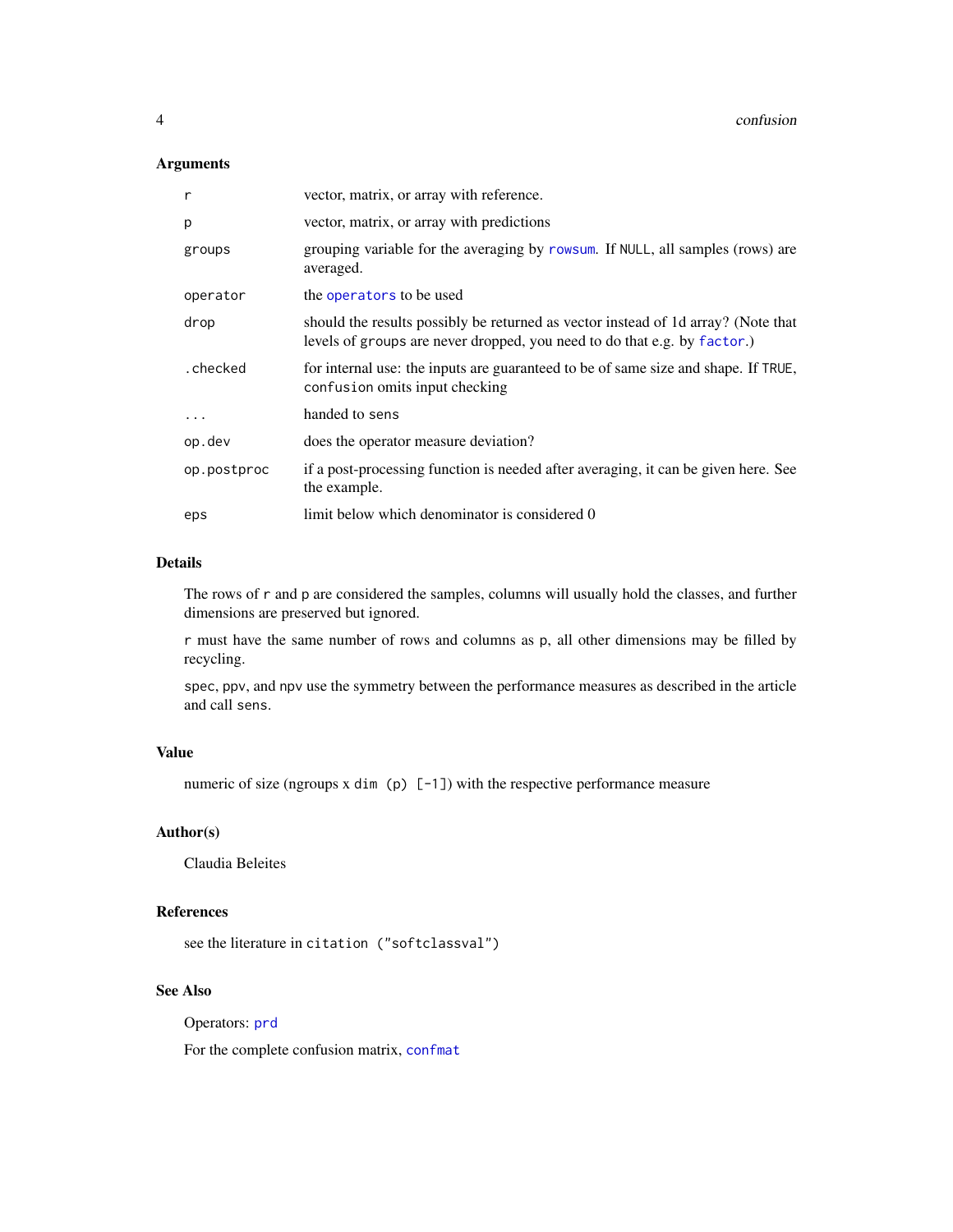<span id="page-4-0"></span>dev 5

# Examples

```
ref <- softclassval:::ref
ref
pred <- softclassval:::pred
pred
## Single elements or diagonal of confusion matrix
confusion (r = ref, p = pred)
## complete confusion matrix
cm \le - confmat (r = softclassval:::ref, p = pred) [1,,]
cm
## Sensitivity-Specificity matrix:
cm / rowSums (cm)
## Matrix with predictive values:
cm / rep (colSums (cm), each = nrow (cm))
## sensitivities
sens (r = ref, p = pred)## specificities
spec (r = ref, p = pred)## predictive values
ppv (r = ref, p = pred)npv (r = ref, p = pred)
```
<span id="page-4-1"></span>

dev *Mark operator as deviation measure*

#### Description

The operators measure either a performance (i.e. accordance between reference and prediction) or a deviation. dev (op) == TRUE marks operators measuring deviation.

#### Usage

dev(op)

dev (op) <- value

#### Arguments

| op    | the operator (function)              |
|-------|--------------------------------------|
| value | logical indicating the operator type |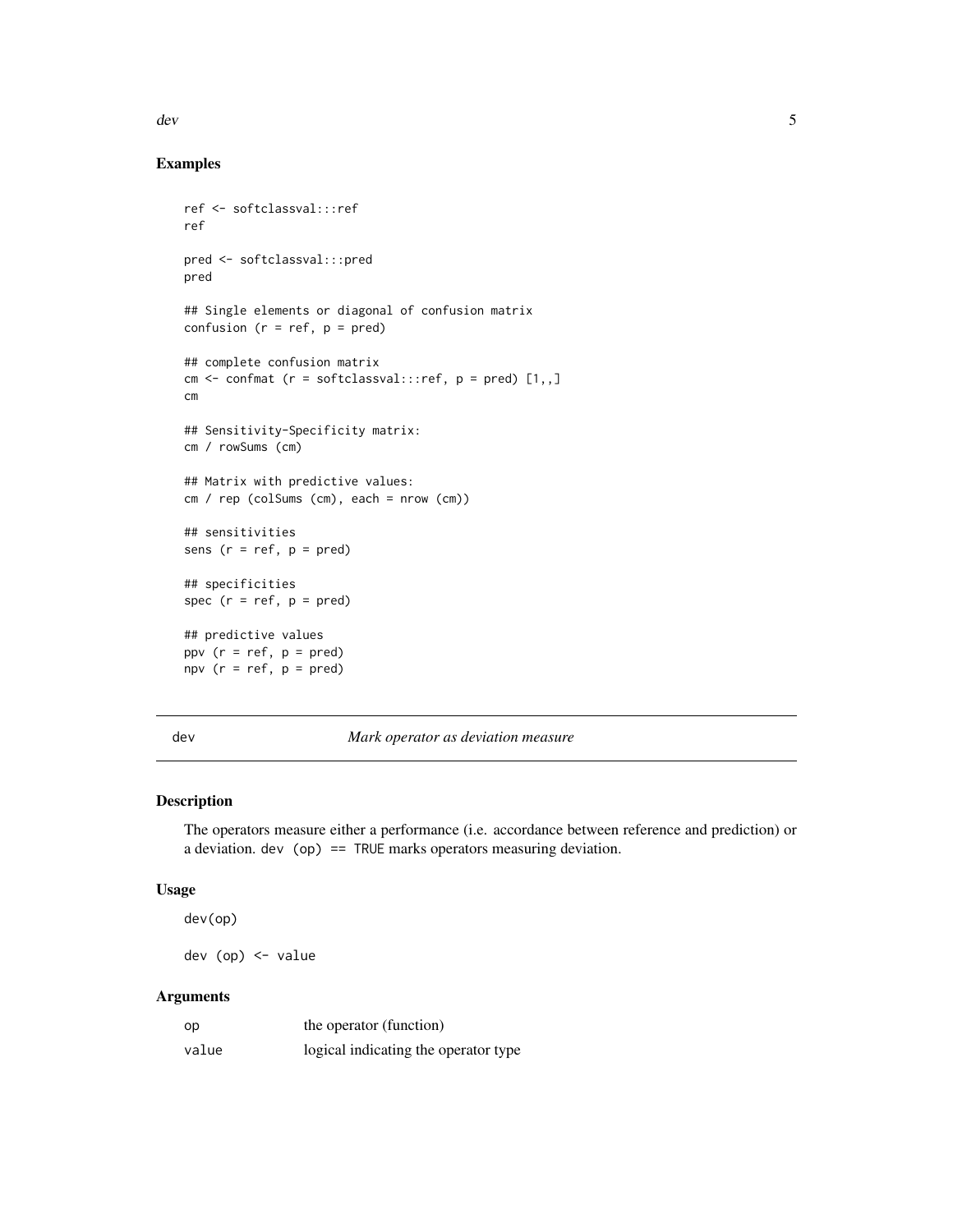# <span id="page-5-0"></span>Value

logical indicating the type of operator. NULL if the attribute is missing.

# Author(s)

Claudia Beleites

# See Also

[sens](#page-2-1) [post](#page-0-0)

# Examples

```
dev (wRMSE)
myop \le function (r, p) p * (r == 1)dev (myop) <- TRUE
```
<span id="page-5-1"></span>factor2matrix *Convert hard class labels to membership matrix*

# Description

Converts a factor with hard class memberships into a membership matrix

#### Usage

factor2matrix(f)

#### Arguments

f factor with class labels

# Value

matrix of size length (f) x nlevels (f)

# Author(s)

Claudia Beleites

# See Also

[hardclasses](#page-7-1) for the inverse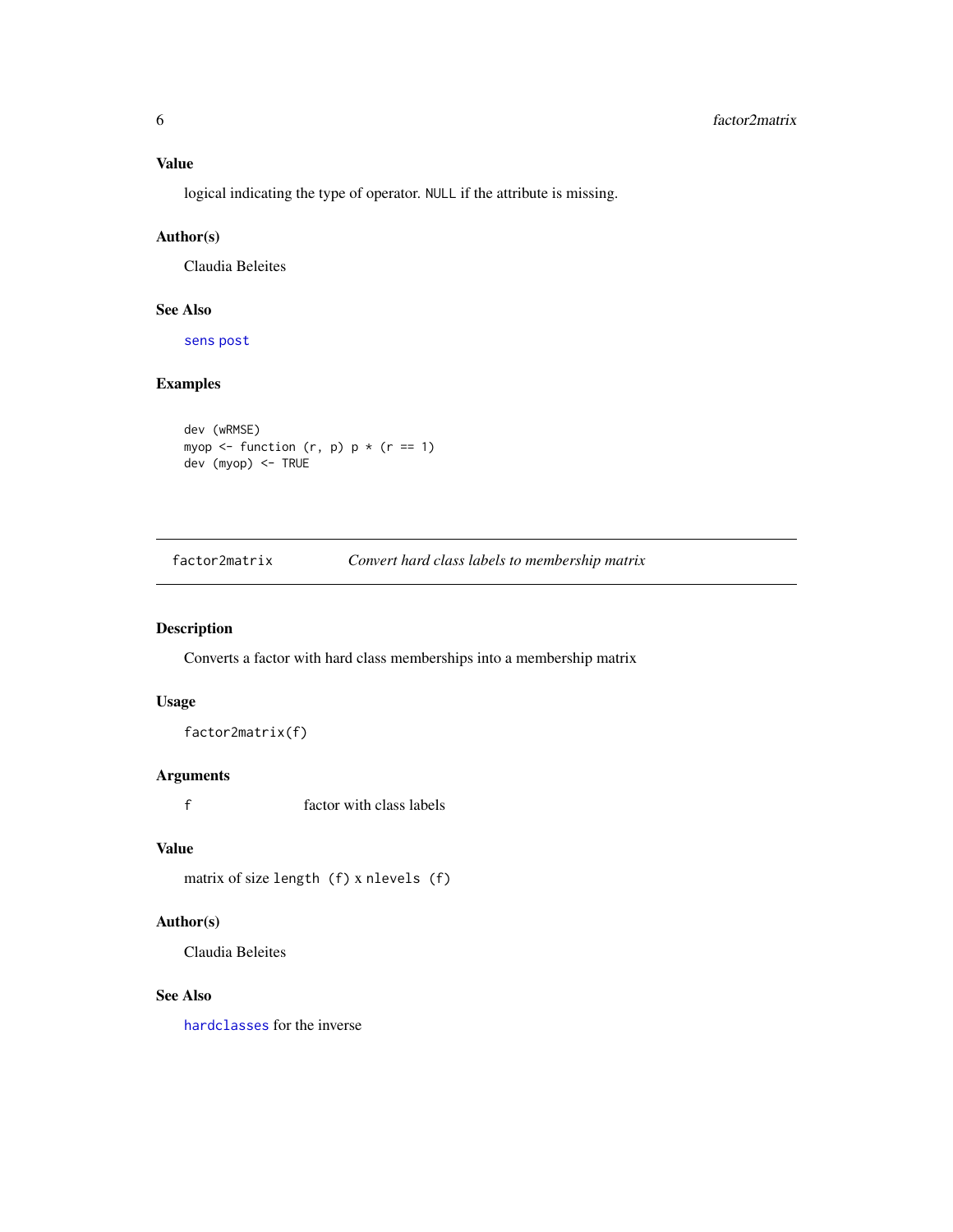<span id="page-6-1"></span><span id="page-6-0"></span>

# Description

The operators may work only for hard classes (see [and](#page-10-1)). hard (op) == TRUE marks hard operators.

#### Usage

hard(op)

hard (op) <- value

# Arguments

| op    | the operator (function)              |
|-------|--------------------------------------|
| value | logical indicating the operator type |

# Value

logical indicating the type of operator. NULL if the attribute is missing.

# Author(s)

Claudia Beleites

#### See Also

[sens](#page-2-1) [and](#page-10-1)

# Examples

hard (and) myop  $\leq$  function  $(r, p)$  p  $\star$   $(r == 1)$ hard (myop) <- TRUE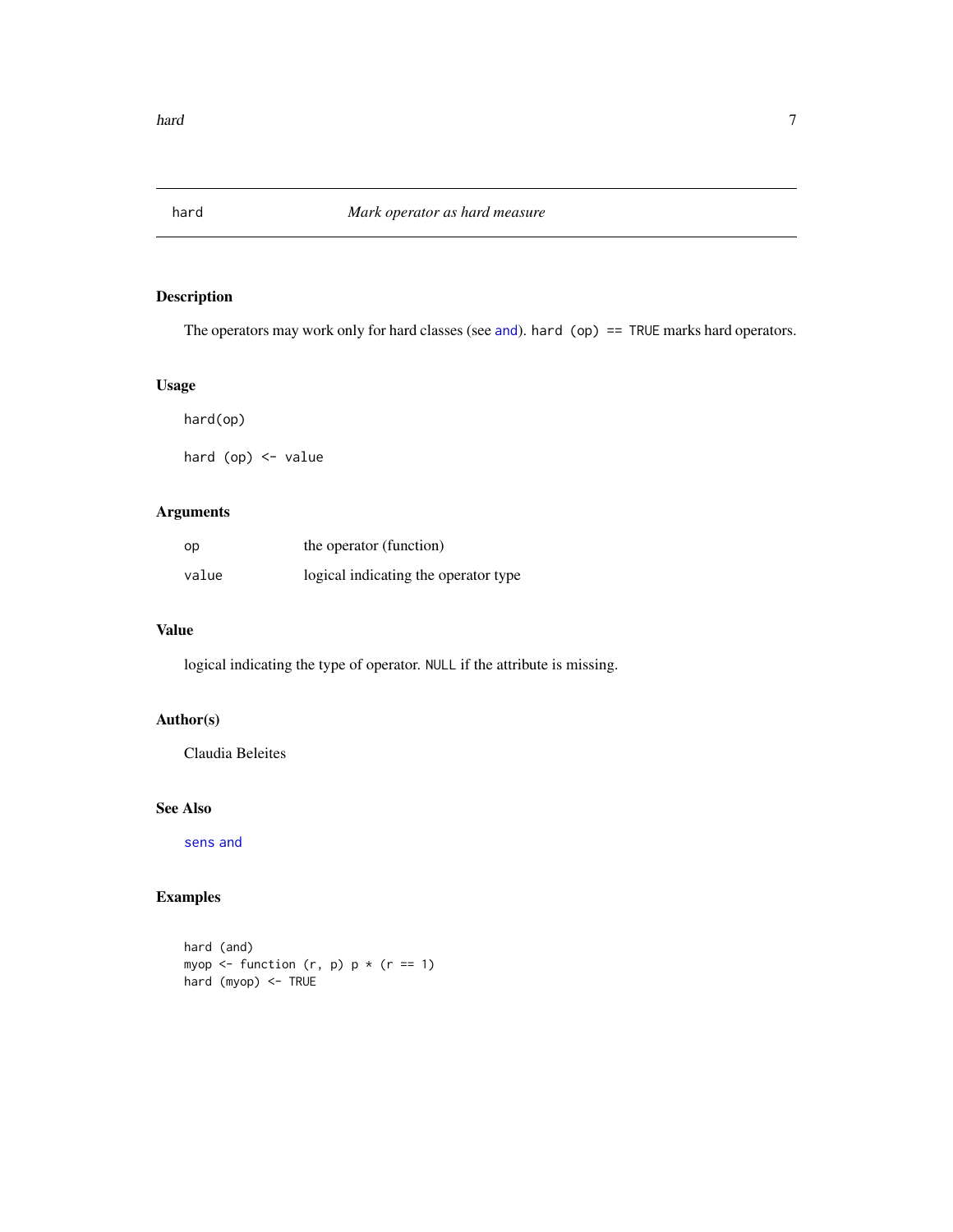<span id="page-7-1"></span><span id="page-7-0"></span>

# Description

hardclasses converts the soft class labels in x into a factor with hard class memberships and NA for soft samples.

### Usage

```
hardclasses(x, classdim = 2L, soft.name = NA, tol = 1e-05, drop = TRUE)
```

```
harden(x, classdim = 2L, tol = 1e-06, closed = TRUE)
```
# Arguments

| x         | matrix or array holding the class memberships                                                                 |
|-----------|---------------------------------------------------------------------------------------------------------------|
| classdim  | dimension that holds the classes, default columns                                                             |
| soft.name | level for soft samples                                                                                        |
| tol       | tolerance: samples with membership $>= 1$ - tol are considered to be hard samples<br>of the respective class. |
| drop      | see drop1d                                                                                                    |
| closed    | logical indicating whether the system should be treated as closed-world (i.e. all<br>memberships add to 1)    |

# Details

harden hardens the soft

#### Value

factor array of shape dim (x) [-classdim]

# Author(s)

Claudia Beleites

# See Also

[factor2matrix](#page-5-1) for the inverse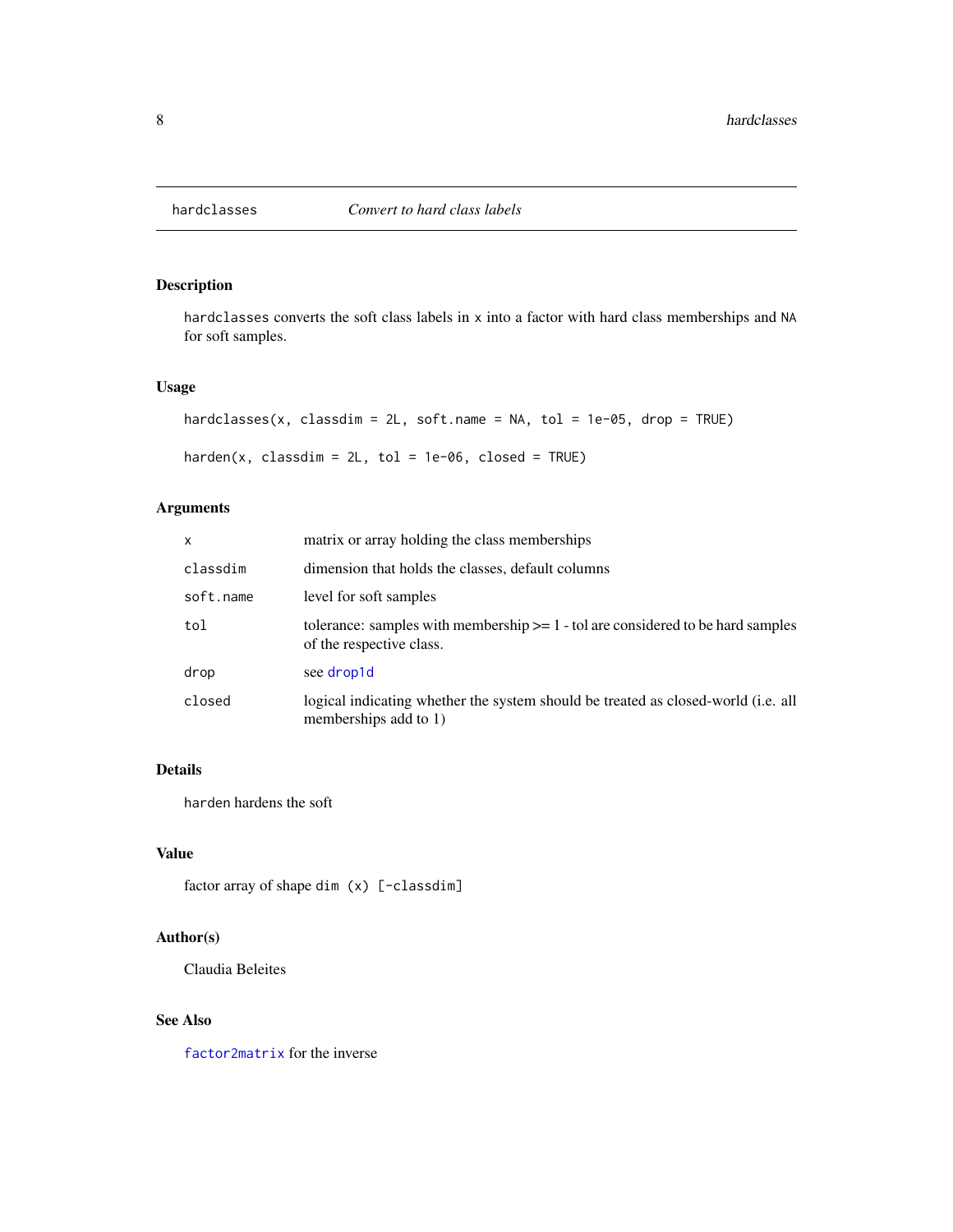#### <span id="page-8-0"></span>nsamples 99

#### Examples

```
softclassval:::pred
harden (softclassval:::pred)
harden (softclassval:::pred, closed = FALSE)
## classical threshold at 0.5
harden (softclassval:::pred, tol = 0.5)
## grey zone: NA for memberships between 0.25 and 0.75
harden (softclassval:::pred, tol = 0.25)
## threshold at 0.7 = 0.5 + 0.2:
harden (softclassval:::pred - 0.2, tol = 0.5)
harden (softclassval:::pred - 0.2, tol = 0.5, closed = FALSE)
```
<span id="page-8-1"></span>nsamples *Number of samples*

# Description

Count number of samples

#### Usage

```
nsamples(r = r, groups = NULL, operator = "prd", hard.openator)
```
#### Arguments

| r             | reference class labels with samples in rows.                                                |
|---------------|---------------------------------------------------------------------------------------------|
| groups        | grouping variable for the averaging by rowsum. If NULL, all samples (rows) are<br>averaged. |
| operator      | the operator to be used                                                                     |
| hard.operator | optional: a logical determining whether only hard samples should be counted                 |

#### Details

Basically, the reference is summed up. For hard operators, the reference is hardened first: soft values, i.e. r in (0, 1) are set to NA.

#### Value

number of samples in each group (rows) for each class (columns) and all further dimensions of ref.

#### Author(s)

Claudia Beleites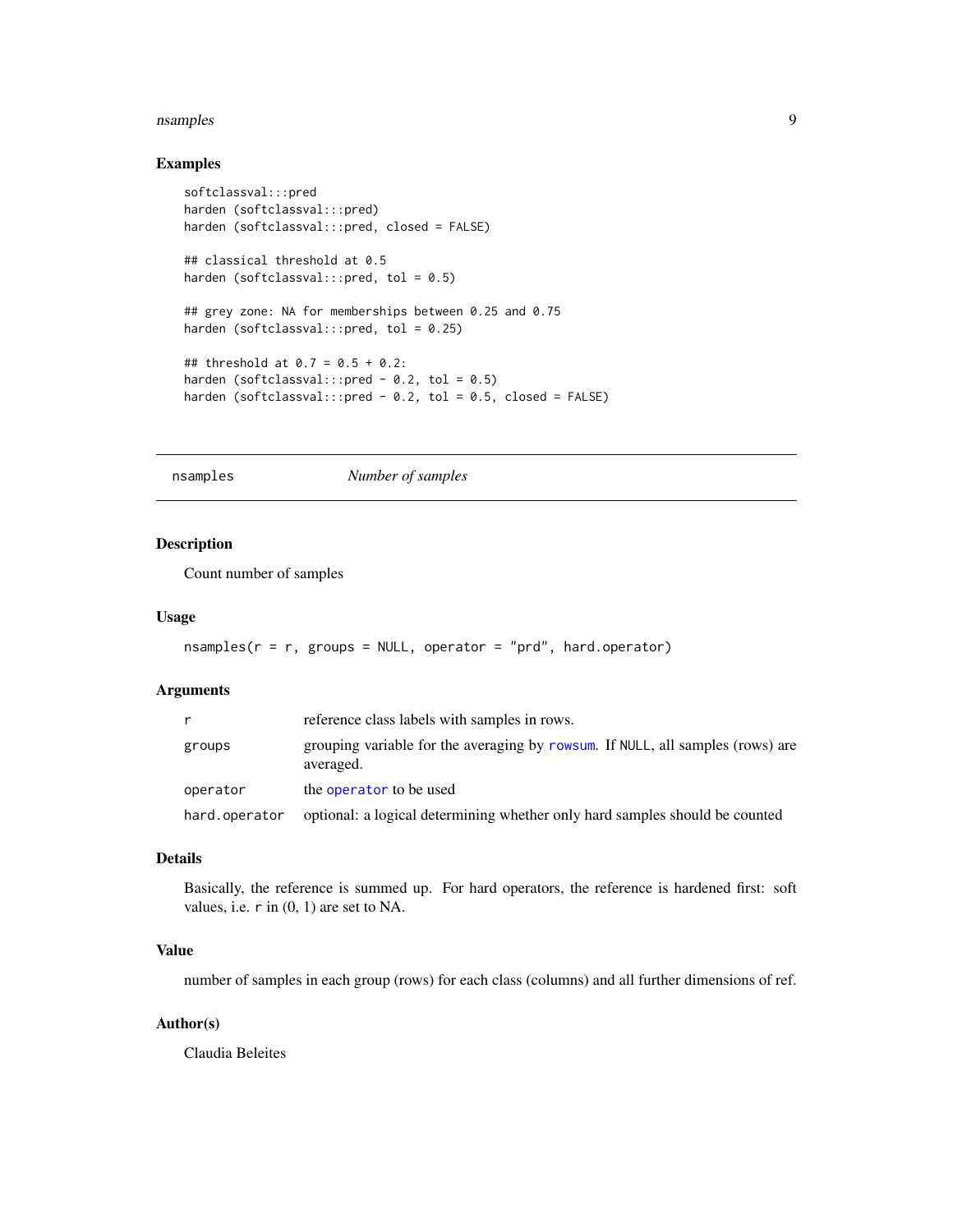#### Examples

```
ref <- softclassval:::ref
ref
nsamples (ref)
nsamples (ref, hard.operator = TRUE)
```
<span id="page-9-1"></span>postproc *Attach postprocessing function to operator*

# Description

The postprocessing function is applied during performance calculation after averaging but before [dev](#page-4-1) is applied. This is the place where the root is taken of root mean squared errors.

### Usage

postproc(op)

postproc (op) <- value

# Arguments

| op    | the operator (function)                                                      |  |
|-------|------------------------------------------------------------------------------|--|
| value | function (or its name or symbol) to do the post-processing. NULL deletes the |  |
|       | postprocessing function.                                                     |  |

#### Details

postproc (op) retrieves the postprocessing function (or NULL if none is attached)

# Value

logical indicating the type of operator. NA if the attribute is missing.

#### Author(s)

Claudia Beleites

#### See Also

[sens](#page-2-1) [post](#page-0-0)

#### Examples

```
postproc (wRMSE)
myop \le function (r, p) p * (r == 1)postproc (myop) <- `sqrt`
```
<span id="page-9-0"></span>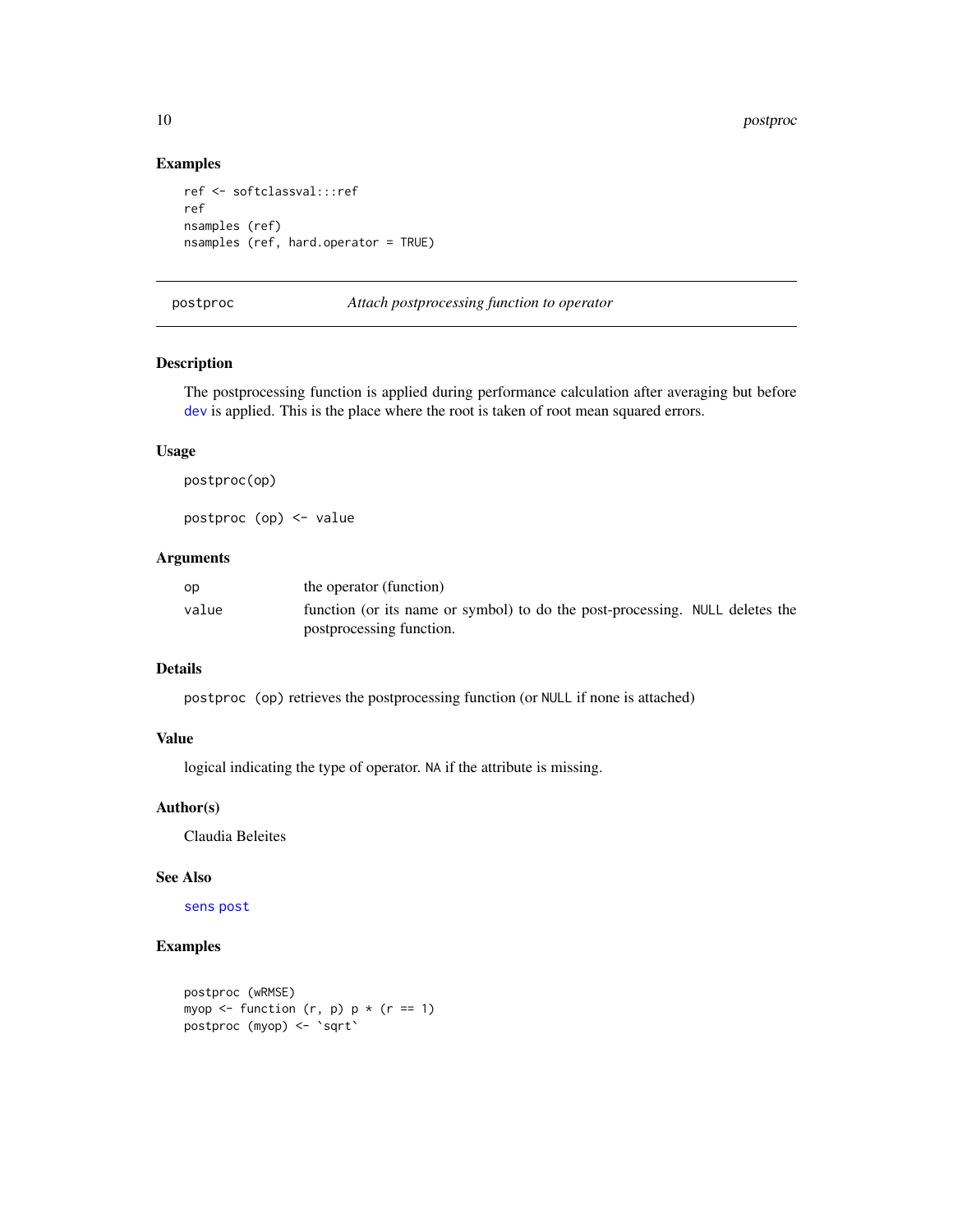<span id="page-10-0"></span>softclassval.unittest *Run the unit tests*

# Description

Run the unit tests attached to the functions via [svUnit](#page-0-0)

# Usage

softclassval.unittest()

# Value

invisibly TRUE if the tests pass, NA if [svUnit](#page-0-0) is not available. Stops if errors are encountered.

### Author(s)

Claudia Beleites

#### See Also

[svUnit](#page-0-0)

strong *And (conjunction) operators*

# <span id="page-10-1"></span>Description

And operators for the soft performance calculation. The predefined operators are:

| Name     | Definition            | dev?         | postproc? | hard?        | Explanation                                         |
|----------|-----------------------|--------------|-----------|--------------|-----------------------------------------------------|
| gdl      | pmin $(r, p)$         | <b>FALSE</b> |           | <b>FALSE</b> | the Gödel-operator (weak conjunction)               |
| luk      | $pmax (r + p - 1, 0)$ | <b>FALSE</b> |           | FALSE        | Łukasiewicz-operator (strong conjunction)           |
| prd      | $r * p$               | <b>FALSE</b> |           | FALSE        | product operator                                    |
| and      | $r * p$               | <b>FALSE</b> |           | <b>TRUE</b>  | Boolean conjunction: accepts only 0 or 1, otherwise |
| wMAE     | $r * abs (r - p)$     | <b>TRUE</b>  |           | FALSE        | for weighted mean absolute error                    |
| wRMAE    | $r * abs (r - p)$     | <b>TRUE</b>  | sqrt      | FALSE        | for weighted root mean absolute error (bound for RM |
| ##' wMSE | $r * (r - p)^2$       | <b>TRUE</b>  |           | FALSE        | for weighted mean squared error                     |
| wRMSE    | $r * (r - p)^2$       | <b>TRUE</b>  | sqrt      | FALSE        | for root weighted mean squared error                |
|          |                       |              |           |              |                                                     |

# Usage

strong(r, p)

 $luk(r, p)$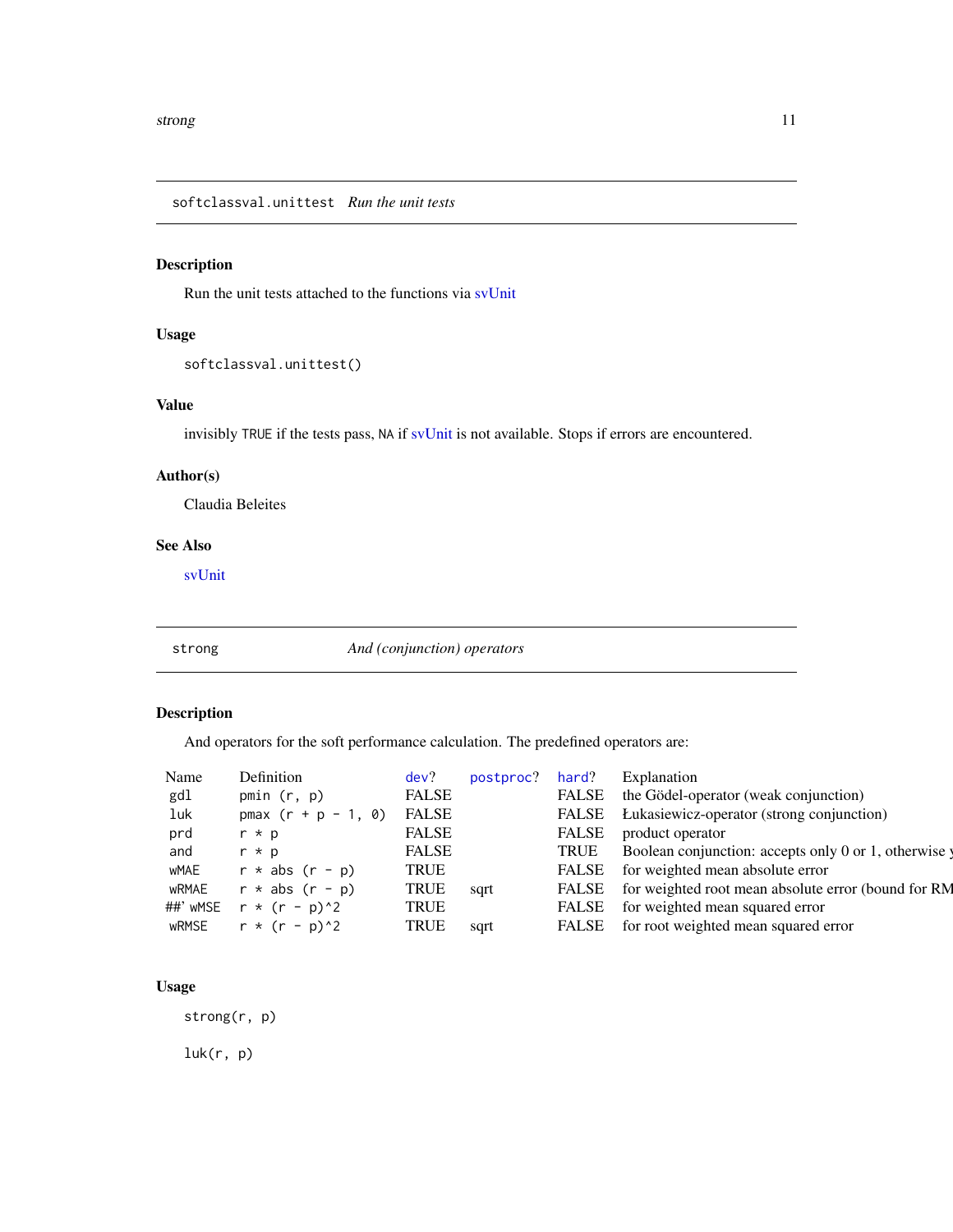<span id="page-11-0"></span>12 strong strong strong strong strong strong strong strong strong strong strong strong strong strong strong strong strong strong strong strong strong strong strong strong strong strong strong strong strong strong strong st

weak(r, p)  $gdl(r, p)$ prd(r, p) and $(r, p)$ wMAE(r, p) wRMAE(r, p) wMSE(r, p) wRMSE(r, p)

# Arguments

| reference vector, matrix, or array with numeric values in [0, 1], for and in $\{0, 1\}$     |
|---------------------------------------------------------------------------------------------|
| prediction vector, matrix, or array with numeric values in $[0, 1]$ , for and in $\{0, 1\}$ |

# Value

numeric of the same size as p

# Author(s)

Claudia Beleites

# References

see the literature in citation ("softclassval")

# See Also

Performance measures: [sens](#page-2-1)

# Examples

```
ops <- c ("luk", "gdl", "prd", "and", "wMAE", "wRMAE", "wMSE", "wRMSE")
## make a nice table
lastline <- function (f){
 body <- body (get (f)) ## function body
 body <- deparse (body)
 body [length (body) - 1] ## last line is closing brace
```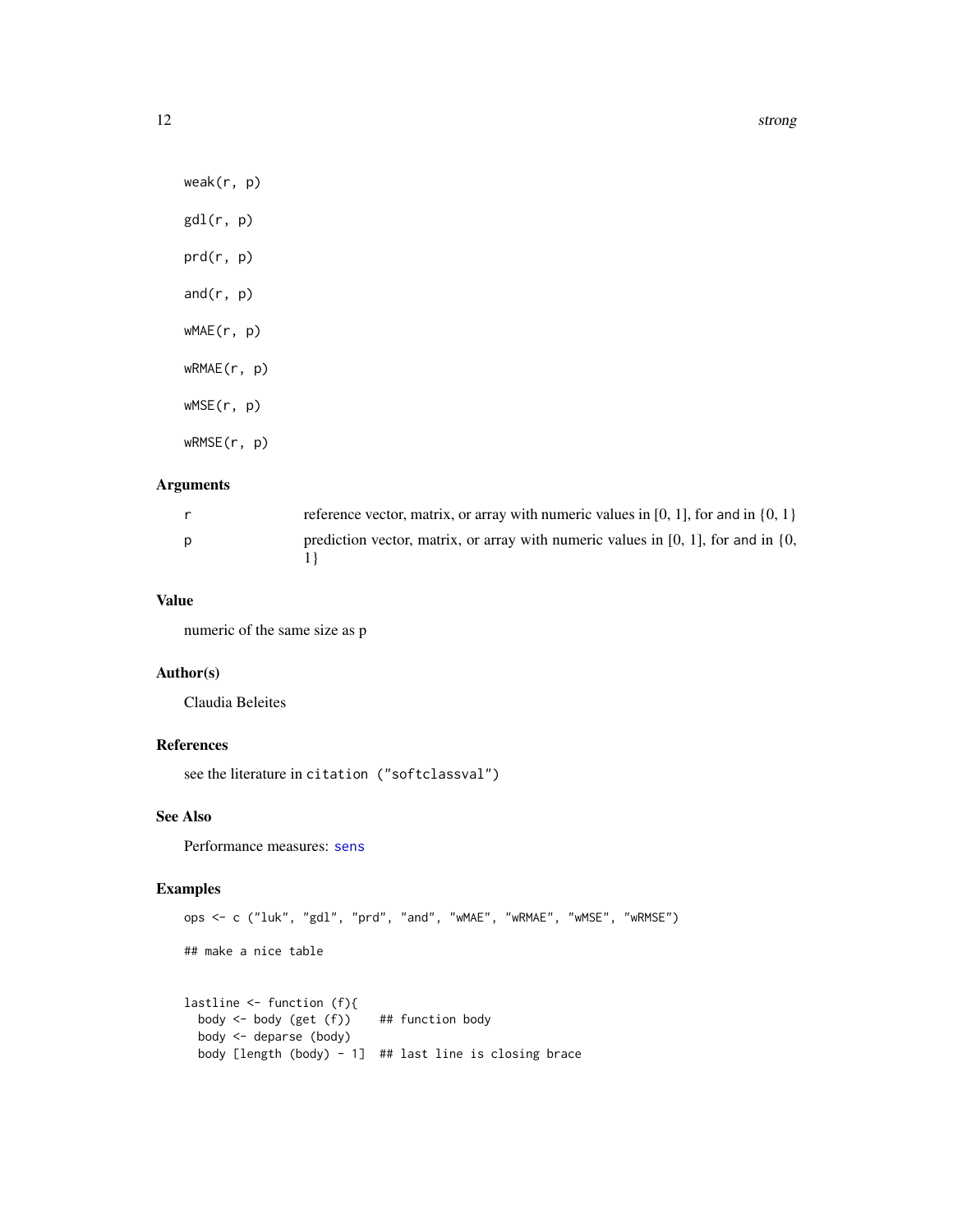strong the strong strong strong strong strong strong strong strong strong strong strong strong strong strong strong strong strong strong strong strong strong strong strong strong strong strong strong strong strong strong s

```
}
data.frame (source = sapply (ops, lastline),
           dev = sapply (ops, function (f) dev (get (f))),
            hard = sapply (ops, function (f) hard (get (f))),
            postproc = I (lapply (ops, function (f) postproc (get (f))))
            )
x <- softclassval:::v
x
luk (0.7, 0.8)
## The behaviour of the operators
## op (x, 1)
cbind (x, sapply (c ("luk", "gdl", "prd", "wMAE", "wRMAE", "wMSE", "wRMSE"),
                  function (op, x) get (op) (x, 1), x))
## op (x, 0)
cbind (x, sapply (c ("luk", "gdl", "prd", "wMAE", "wRMAE", "wMSE", "wRMSE"),
                  function (op, x) get (op) (x, 0), x))
## op (x, x)
cbind (x, sapply (c ("luk", "gdl", "prd", "wMAE", "wRMAE", "wMSE", "wRMSE"),
                  function (op, x) get (op) (x, x), x))
## Note that the deviation operators are not commutative
## (due to the weighting by reference)
zapsmall (
cbind (sapply (c ("luk", "gdl", "prd", "wMAE", "wRMAE", "wMSE", "wRMSE"),
                  function (op, x) get (op) (1, x), x)) -
cbind (sapply (c ("luk", "gdl", "prd", "wMAE", "wRMAE", "wMSE", "wRMSE"),
                  function (op, x) get (op) (x, 1), x))
\lambda
```